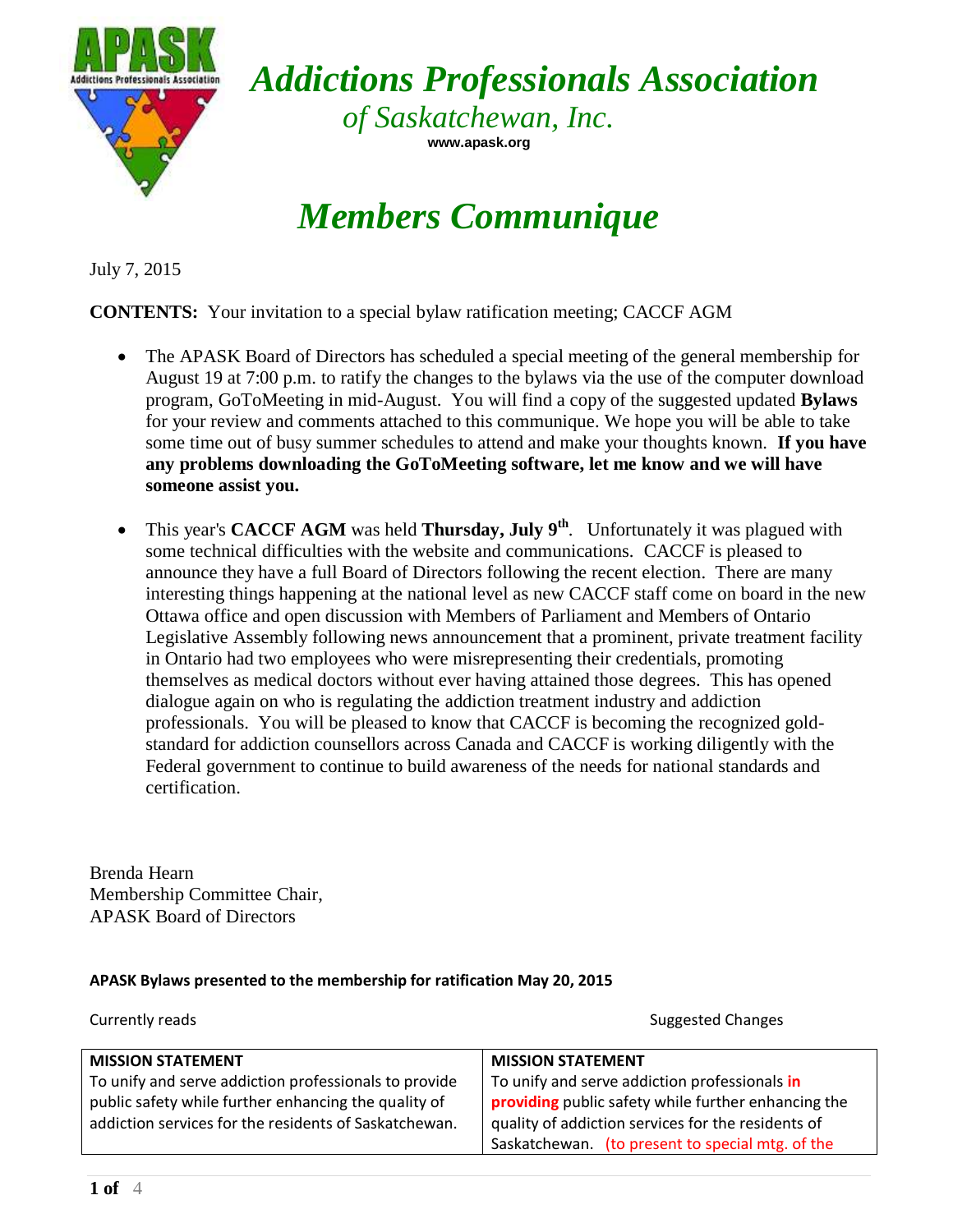|                                                                                                                                                                                                                                                                                                                                                                                                                                                                                                                                                                                                                                                                                                        | membership Aug. 2015 for approval)                                                                                                                                                                                                                                                                                                                                                                                                      |
|--------------------------------------------------------------------------------------------------------------------------------------------------------------------------------------------------------------------------------------------------------------------------------------------------------------------------------------------------------------------------------------------------------------------------------------------------------------------------------------------------------------------------------------------------------------------------------------------------------------------------------------------------------------------------------------------------------|-----------------------------------------------------------------------------------------------------------------------------------------------------------------------------------------------------------------------------------------------------------------------------------------------------------------------------------------------------------------------------------------------------------------------------------------|
| <b>OBJECTIVE</b>                                                                                                                                                                                                                                                                                                                                                                                                                                                                                                                                                                                                                                                                                       |                                                                                                                                                                                                                                                                                                                                                                                                                                         |
| We are a professional association that stands for client                                                                                                                                                                                                                                                                                                                                                                                                                                                                                                                                                                                                                                               |                                                                                                                                                                                                                                                                                                                                                                                                                                         |
| safety, working in the best interest of the public by                                                                                                                                                                                                                                                                                                                                                                                                                                                                                                                                                                                                                                                  |                                                                                                                                                                                                                                                                                                                                                                                                                                         |
| having qualified and certified addiction specialists.                                                                                                                                                                                                                                                                                                                                                                                                                                                                                                                                                                                                                                                  |                                                                                                                                                                                                                                                                                                                                                                                                                                         |
| <b>ARTICLE I MEMBERSHIP</b>                                                                                                                                                                                                                                                                                                                                                                                                                                                                                                                                                                                                                                                                            |                                                                                                                                                                                                                                                                                                                                                                                                                                         |
| 1.0 Any person may become a member of the                                                                                                                                                                                                                                                                                                                                                                                                                                                                                                                                                                                                                                                              | 1.0 Any person may become a member of the                                                                                                                                                                                                                                                                                                                                                                                               |
| Association upon application for membership,                                                                                                                                                                                                                                                                                                                                                                                                                                                                                                                                                                                                                                                           | Association upon application for membership,                                                                                                                                                                                                                                                                                                                                                                                            |
| payment of prescribed fee, and approval of his/her                                                                                                                                                                                                                                                                                                                                                                                                                                                                                                                                                                                                                                                     | payment of prescribed fee, and approval of                                                                                                                                                                                                                                                                                                                                                                                              |
| application by the executive, according to Article                                                                                                                                                                                                                                                                                                                                                                                                                                                                                                                                                                                                                                                     | his/her application by the Board of Directors,                                                                                                                                                                                                                                                                                                                                                                                          |
| 113 (1) of the Non-Profit Corporations Act.                                                                                                                                                                                                                                                                                                                                                                                                                                                                                                                                                                                                                                                            | according to Article 113 (1) of the Non-Profit                                                                                                                                                                                                                                                                                                                                                                                          |
|                                                                                                                                                                                                                                                                                                                                                                                                                                                                                                                                                                                                                                                                                                        | Corporations Act.                                                                                                                                                                                                                                                                                                                                                                                                                       |
| 1.1 Voting membership - Persons<br>professionally employed in the fields of<br>alcoholism and/or other drug<br>dependencies and problem gambling<br>counsellors with chemical dependency<br>training and/or experience, who derive<br>their income from these endeavours, who<br>support the aims and objective of the<br>association and are in agreement with its<br>bylaws, are eligible to become full<br>members having one vote apiece.<br>1.2 Non-voting membership - Persons<br>sympathetic to the aims and objectives of<br>the association and who are in agreement<br>with its bylaws, may join the association<br>having full membership rights and<br>privileges, except those rights and | 1.2 Non-voting membership - Persons sympathetic to<br>the aims and objectives of the association and<br>who are in agreement with its bylaws, may join<br>the association having full membership rights and<br>privileges, except those rights and privileges of<br>voting and membership on the Association Board                                                                                                                      |
| privileges of voting and membership on<br>the Association Executive.                                                                                                                                                                                                                                                                                                                                                                                                                                                                                                                                                                                                                                   | of Directors                                                                                                                                                                                                                                                                                                                                                                                                                            |
| 1.3 Any member may withdraw from the                                                                                                                                                                                                                                                                                                                                                                                                                                                                                                                                                                                                                                                                   | 1.3 Any member may withdraw from the association                                                                                                                                                                                                                                                                                                                                                                                        |
| association at any time by giving notice to<br>the Association or by ceasing to pay<br>annual membership fees. However, upon<br>withdrawal the member shall not be<br>entitled to a refund of any portion of the<br>fees that he/she paid and must cease<br>using any certification designation.                                                                                                                                                                                                                                                                                                                                                                                                       | at any time by giving notice to the Association or<br>by ceasing to pay annual membership fees.<br>However, upon withdrawal the member shall not<br>be entitled to a refund of any portion of the fees<br>that the member has paid and must cease using<br>any certification designation until such time as<br>Member in Good Standing is again reinstated.<br>(to present to special mtg. of the membership<br>Aug. 2015 for approval) |
| <b>ARTICLE II - MEMBERSHIP FEES</b>                                                                                                                                                                                                                                                                                                                                                                                                                                                                                                                                                                                                                                                                    | <b>ARTICLE II - MEMBERSHIP FEES</b>                                                                                                                                                                                                                                                                                                                                                                                                     |
| 2.0 The fee for an annual membership in the                                                                                                                                                                                                                                                                                                                                                                                                                                                                                                                                                                                                                                                            | 2.0 APASK membership fee will be levied annually at                                                                                                                                                                                                                                                                                                                                                                                     |
| Association for the period of January 1 to December 31                                                                                                                                                                                                                                                                                                                                                                                                                                                                                                                                                                                                                                                 | the end of the month in which a membership is                                                                                                                                                                                                                                                                                                                                                                                           |
| of each year shall be prescribed by the Board and                                                                                                                                                                                                                                                                                                                                                                                                                                                                                                                                                                                                                                                      | initially granted. Renewal forms will be sent to each                                                                                                                                                                                                                                                                                                                                                                                   |
| presented to the members at the preceding annual                                                                                                                                                                                                                                                                                                                                                                                                                                                                                                                                                                                                                                                       | member one month prior to their upcoming date of                                                                                                                                                                                                                                                                                                                                                                                        |
| meeting for ratification.                                                                                                                                                                                                                                                                                                                                                                                                                                                                                                                                                                                                                                                                              | renewal. (to present to special mtg. of the<br>membership Aug. 2015 for approval)                                                                                                                                                                                                                                                                                                                                                       |
|                                                                                                                                                                                                                                                                                                                                                                                                                                                                                                                                                                                                                                                                                                        | 2.1 The Board of Directors will assess membership                                                                                                                                                                                                                                                                                                                                                                                       |
|                                                                                                                                                                                                                                                                                                                                                                                                                                                                                                                                                                                                                                                                                                        | dues and fees on an annual basis. Any changes to                                                                                                                                                                                                                                                                                                                                                                                        |
|                                                                                                                                                                                                                                                                                                                                                                                                                                                                                                                                                                                                                                                                                                        | the fee structure will be ratified at an annual                                                                                                                                                                                                                                                                                                                                                                                         |
|                                                                                                                                                                                                                                                                                                                                                                                                                                                                                                                                                                                                                                                                                                        | general meeting or at a special general meeting                                                                                                                                                                                                                                                                                                                                                                                         |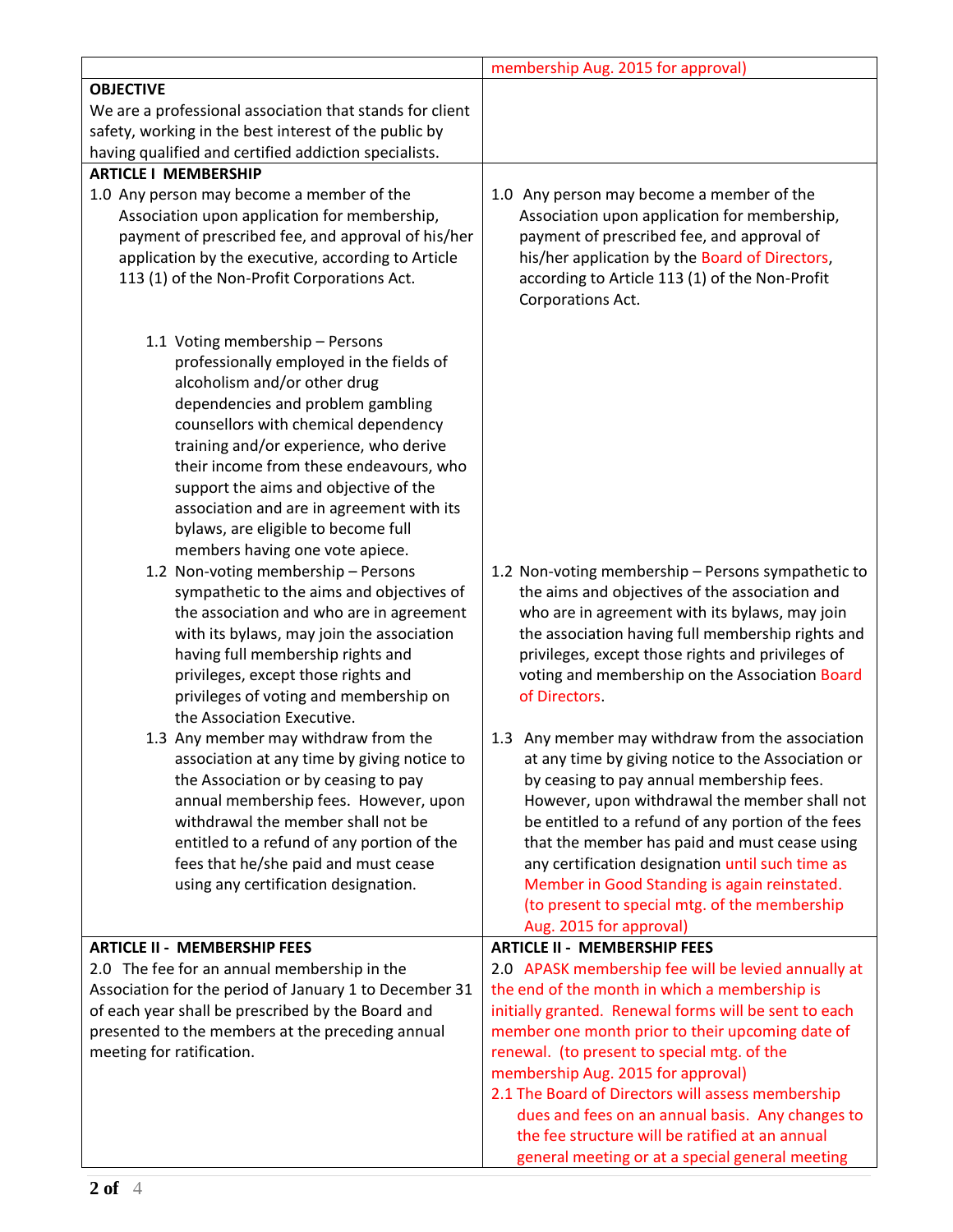|                                                                                   | called by the Board of Directors to take effect at                                           |
|-----------------------------------------------------------------------------------|----------------------------------------------------------------------------------------------|
|                                                                                   | the beginning of the next fiscal (calendar) year.                                            |
|                                                                                   | (to present to special mtg. of the membership                                                |
|                                                                                   | Aug. 2015 for approval)                                                                      |
| <b>ARTICLE III - EXECUTIVE</b>                                                    | ARTICLE III - Change title from EXECUTIVE to                                                 |
| The Executive shall consist of a chairperson and<br>3.                            | <b>DIRECTORS</b>                                                                             |
| eight (8) members or such other number as may                                     | 3.0 The Board of Directors shall be made up of                                               |
| be determined from time to time by the                                            | voting members of the Association and shall                                                  |
| membership. In addition, the past chairperson<br>shall be a director, ex officio. | manage the affairs of the Association. (to<br>present to special mtg. of the membership Aug. |
|                                                                                   | 2015 for approval)                                                                           |
|                                                                                   |                                                                                              |
| 3.1 Subject to Article 5, at the first annual general                             | 3.1 The Board of Directors shall consist of the                                              |
| meeting of the association and at each subsequent                                 | executive positions of a president, a vice                                                   |
| annual general meeting, one-half( $\frac{1}{2}$ ) the executive                   | president, a secretary, and a treasurer and up to                                            |
| shall retire from office. Elected term of office shall not                        | seven (7) members at large, two (2) members of                                               |
| exceed two years (Mar 29/14)                                                      | which must be full time students enrolled in an                                              |
|                                                                                   | approved post-secondary training institution in                                              |
|                                                                                   | Saskatchewan with an interest/focus towards                                                  |
|                                                                                   | Addictions & Mental Health. In addition, the past                                            |
|                                                                                   | president shall be a director ex officio and shall                                           |
|                                                                                   | not have a vote. All directors shall be elected<br>from the membership by a show of hands or |
|                                                                                   | ballots if requested, subject to requirements                                                |
|                                                                                   | contained in these bylaws.                                                                   |
|                                                                                   | Executive positions shall hold office for the<br>a)                                          |
|                                                                                   | following terms: President - 2 years, Vice                                                   |
|                                                                                   | President - 3 years; Secretary - 2 years; Treasurer                                          |
|                                                                                   | $-2$ years.                                                                                  |
|                                                                                   | All director positions are considered two (2) year<br>b)                                     |
|                                                                                   | terms. The position will be resigned at the AGM                                              |
|                                                                                   | at the end of their two year term. They may be                                               |
|                                                                                   | eligible for re-election for one additional term                                             |
|                                                                                   | (not to exceed four (4) years as a Board member)                                             |
|                                                                                   | after which time that same director must take                                                |
|                                                                                   | one year off the board prior to seeking re-<br>election.                                     |
|                                                                                   | (to present to special mtg. of the membership Aug.                                           |
|                                                                                   | 2015 for approval)                                                                           |
|                                                                                   |                                                                                              |
| 3.2 Executives retiring from office shall be deemed to                            | 3.2 Directors retiring from office shall be deemed to                                        |
| hold office until the conclusion of the meeting at which                          | hold office until the conclusion of the meeting at                                           |
| they retire.                                                                      | which they retire.                                                                           |
| 3.3 A retiring executive shall be eligible for re-                                | 3.3 A retiring Director shall be eligible for re-election                                    |
| election.                                                                         | for no more than two consecutive terms.                                                      |
| 3.4 The executive may, by special resolution remove                               | 3.4 The Board of Directors may, by special resolution                                        |
| any executive before the expiration of his/her term of                            | remove any board member before the expiration of                                             |
| office and may elect another person in his/her stead;                             | their term of office and may elect another person in                                         |
| the person so elected shall retire from office at the                             | their stead; the person so elected shall retire from                                         |
| same time as the executive whom he/she is replacing<br>would have retired.        | office at the same time as the board member whom<br>they are replacing would have retired.   |
| 3.5 The executive may meet together for the dispatch                              | 3.5 The Board of Directors shall meet together to                                            |
| of business, adjourn and otherwise regulate their                                 | dispatch of business of the organization, adjourn and                                        |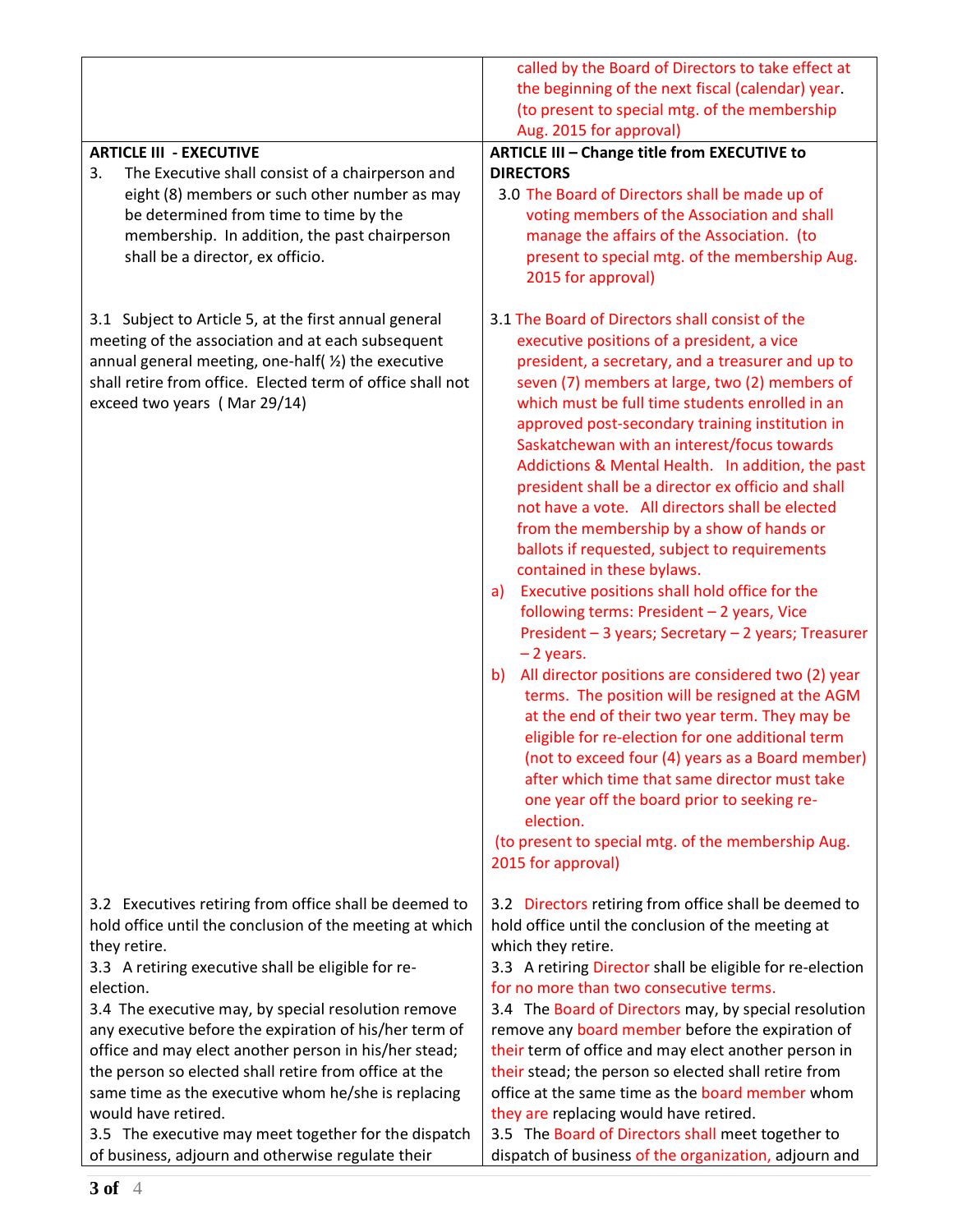| meetings as they may determine.                          | otherwise regulate their meetings as they may         |
|----------------------------------------------------------|-------------------------------------------------------|
|                                                          |                                                       |
|                                                          | determine.                                            |
| 3.6 Notice of an executive meeting shall be given to     | 3.6 Notice of Board meetings shall be given to the    |
| the executive at least one week prior to the date of the | Board members at least one week prior to the date of  |
| meeting, provided however that the executive may         | the meeting, provided however that the Board may      |
| meet on regular dates without notice or may, by          | meet on regular dates without notice or may, by       |
| unanimous consent, meet at any time or place without     | unanimous consent, meet at any time or place          |
| notice.                                                  | without notice.                                       |
| 3.7 The majority of the executive personally present     | 3.7 The majority of the Board personally present      |
| shall constitute a quorum for the purpose of a meeting   | shall constitute a quorum for the purpose of a        |
| of the executive.                                        | meeting of the executive. (to present to special mtg. |
|                                                          | of the membership Aug. 2015 for approval)             |
| <b>ARTICLE IV - OFFICERS</b>                             |                                                       |
|                                                          |                                                       |
| 4.0 The chairperson shall preside over all general       | 4.0 The president shall act as the chairperson and    |
| meetings of the association and at all executive         | preside over all general meetings of the              |
| meetings. He/she shall also be an ex-officio             | association and at all Board meetings. They shall     |
| member of all executive committees and                   | also be an ex-officio member of all executive         |
| meetings.                                                | committees and meetings. (to present to special       |
|                                                          | mtg. of the membership Aug. 2015 for approval)        |
|                                                          |                                                       |
|                                                          |                                                       |
| 4.1 Board members sit for a maximum 3 terms then         | 4.1 Board members sit for a maximum 2 terms then      |
| step down for one year. (Mar. 23/14)                     | step down for one year. (as per Article 3.1b above)   |
|                                                          | (to present to special mtg. of the membership Aug.    |
|                                                          | 2015 for approval)                                    |
| 4.2 The vice-chairperson shall perform the duties of     | 4.2 The vice-president shall perform the duties of    |
| the chairperson in his/her absence or inability to act.  | the president in his/her absence or inability to act. |
|                                                          | (to present to special mtg. of the membership Aug.    |
|                                                          |                                                       |
|                                                          | 2015 for approval)                                    |
| 4.3 The executive may appoint a vice-chairperson, a      | 4.3 The Board will appoint a vice-president, a        |
|                                                          | treasure, and a secretary and such officers as may be |
| treasure, or a secretary-treasurer and such officers as  |                                                       |
| may be required. The executive shall assign duties to    | required and assign duties to them as necessary. (to  |
| them.                                                    | present to special mtg. of the membership Aug. 2015   |
|                                                          | for approval)                                         |
| <b>ARTICLE V - GENERAL MEETINGS</b>                      |                                                       |
| 5.0 Meetings of members shall be at the place within     |                                                       |
| Saskatchewan that the directors determines.              |                                                       |
| 5.1 The directors of the corporation:                    |                                                       |
| shall call an annual meeting of members not<br>a)        |                                                       |
| later than 15 months after holding the                   |                                                       |
| preceding annual meeting; and                            |                                                       |
| May, at any time, call a special meeting of the<br>b)    |                                                       |
| members.                                                 |                                                       |
| 5.2 Notice of the time and place of a meeting of the     | 5.2                                                   |
| members shall be sent, not more than 50 or less than     |                                                       |
| 15 days before the meeting.                              |                                                       |
| a) to each member entitled to a vote at the              |                                                       |
| meeting                                                  |                                                       |
| b) to each director and                                  |                                                       |
| to the auditor of the corporation<br>C)                  |                                                       |
|                                                          | d) Dispensing with auditor                            |
|                                                          | The members of the organization may resolve not       |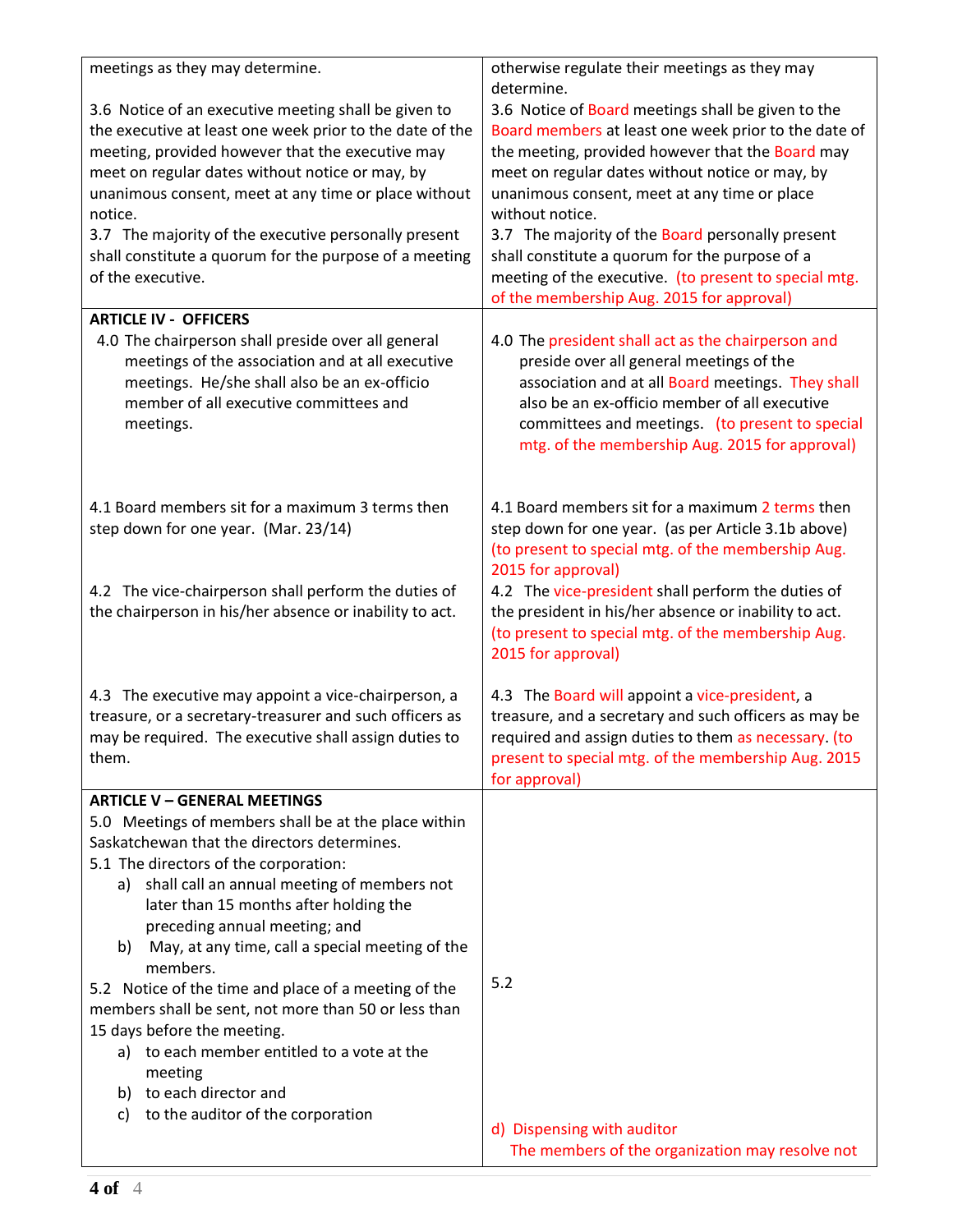|                                                                                  | they shall appoint a person who meets the<br>qualifications prescribed to conduct a review of the<br>financial statements of the corporation. Such<br>resolution is not valid unless it is consented to by a<br>majority of 20 members or the majority of those<br>present at the Annual General Meeting, whichever is<br>smaller of the two. (to present to special mtg. of the<br>membership Aug. 2015 for approval) |
|----------------------------------------------------------------------------------|------------------------------------------------------------------------------------------------------------------------------------------------------------------------------------------------------------------------------------------------------------------------------------------------------------------------------------------------------------------------------------------------------------------------|
| 5.3 Twenty members or one half the voting                                        |                                                                                                                                                                                                                                                                                                                                                                                                                        |
| membership whichever is smaller will constitute a                                |                                                                                                                                                                                                                                                                                                                                                                                                                        |
| quorum at a meeting of the members.                                              |                                                                                                                                                                                                                                                                                                                                                                                                                        |
| 5.4 Voting may be by mail-in ballot when requested                               |                                                                                                                                                                                                                                                                                                                                                                                                                        |
| by any member and ratified by a simple majority vote                             |                                                                                                                                                                                                                                                                                                                                                                                                                        |
| of the directors and/or at annual general meetings.                              |                                                                                                                                                                                                                                                                                                                                                                                                                        |
| The chairperson or designate, four (4) months<br>a)                              | The president or designate, four (4) months<br>a)                                                                                                                                                                                                                                                                                                                                                                      |
| prior to the annual general meeting, shall<br>distribute a call for nominations. | prior to the annual general meeting, shall<br>distribute a call for nominations.                                                                                                                                                                                                                                                                                                                                       |
| Nomination papers providing the nominee's<br>b)                                  | Nomination papers providing the nominee's<br>b)                                                                                                                                                                                                                                                                                                                                                                        |
| name, certification of membership and the                                        | name, certification of membership and the                                                                                                                                                                                                                                                                                                                                                                              |
| nominator's name shall be returned to the                                        | nominator's name shall be returned to the                                                                                                                                                                                                                                                                                                                                                                              |
| chairperson or designate three (3) months                                        | president or designate three (3) months prior                                                                                                                                                                                                                                                                                                                                                                          |
| prior to the annual general meeting.                                             | to the annual general meeting.                                                                                                                                                                                                                                                                                                                                                                                         |
| Ballots shall be distributed to all voting<br>c)                                 | Ballots shall be distributed to all voting<br>C)                                                                                                                                                                                                                                                                                                                                                                       |
| members on the basis of one (1) ballot per                                       | members on the basis of one (1) ballot per                                                                                                                                                                                                                                                                                                                                                                             |
| contested position. Ballots shall be returned                                    | contested position. Ballots shall be returned                                                                                                                                                                                                                                                                                                                                                                          |
| to the chairperson or designate no later than                                    | to the president or designate no later than                                                                                                                                                                                                                                                                                                                                                                            |
| five (5) days prior to an annual general                                         | five (5) days prior to an annual general                                                                                                                                                                                                                                                                                                                                                                               |
| meeting.                                                                         | meeting. (to present to special mtg. of the                                                                                                                                                                                                                                                                                                                                                                            |
|                                                                                  | membership Aug. 2015 for approval)                                                                                                                                                                                                                                                                                                                                                                                     |
| Ballots shall be counted by three (3) members<br>d)                              |                                                                                                                                                                                                                                                                                                                                                                                                                        |
| of the Executive Committee or their                                              |                                                                                                                                                                                                                                                                                                                                                                                                                        |
| designates. Upon their request, each                                             |                                                                                                                                                                                                                                                                                                                                                                                                                        |
| candidate may appoint a scrutinizer to be                                        |                                                                                                                                                                                                                                                                                                                                                                                                                        |
| present at the counting of the ballots.                                          |                                                                                                                                                                                                                                                                                                                                                                                                                        |
| Nominations will be accepted from the floor at<br>e)                             |                                                                                                                                                                                                                                                                                                                                                                                                                        |
| the AGM and, for the purposes of election to                                     |                                                                                                                                                                                                                                                                                                                                                                                                                        |
| the Board of Directors, be treated the same as                                   |                                                                                                                                                                                                                                                                                                                                                                                                                        |
| a written nominations received prior to the                                      |                                                                                                                                                                                                                                                                                                                                                                                                                        |
| deadline date of said nomination. (Mar. 29/14)                                   |                                                                                                                                                                                                                                                                                                                                                                                                                        |
| <b>ARTICLE VI - CUSTODY AND USE OF SEAL</b>                                      |                                                                                                                                                                                                                                                                                                                                                                                                                        |
| 6.0 The seal of the association shall be in the custody                          | 6.0 The seal of the association shall be in the custody                                                                                                                                                                                                                                                                                                                                                                |
| of the secretary or such other person as may be                                  | of the secretary or such other person as may be                                                                                                                                                                                                                                                                                                                                                                        |
| designated by the executive. All papers or documents                             | designated by the Board of Directors. All papers or                                                                                                                                                                                                                                                                                                                                                                    |
| required to be sealed on behalf of the association shall                         | documents required to be sealed on behalf of the                                                                                                                                                                                                                                                                                                                                                                       |
| be sealed in the presence of the chairperson and the                             | association shall be sealed in the presence of the                                                                                                                                                                                                                                                                                                                                                                     |
| secretary or of such persons as may be designated by                             | president and the secretary or of such persons as may                                                                                                                                                                                                                                                                                                                                                                  |
| resolution of the executive.                                                     | be designated by resolution of the Board.                                                                                                                                                                                                                                                                                                                                                                              |
| 6.1 No document or agreement executed on behalf of                               | 6.1 No document or agreement executed on behalf                                                                                                                                                                                                                                                                                                                                                                        |
| the association by the executive is invalid merely                               | of the association by the Board of Directors is invalid                                                                                                                                                                                                                                                                                                                                                                |
| because the seal is not affixed (as per Article 24 or the                        | merely because the seal is not affixed (as per Article                                                                                                                                                                                                                                                                                                                                                                 |

to appoint an auditor. Such resolution is valid only until the next annual meeting of members. Where the members pass a resolution to appoint an auditor,